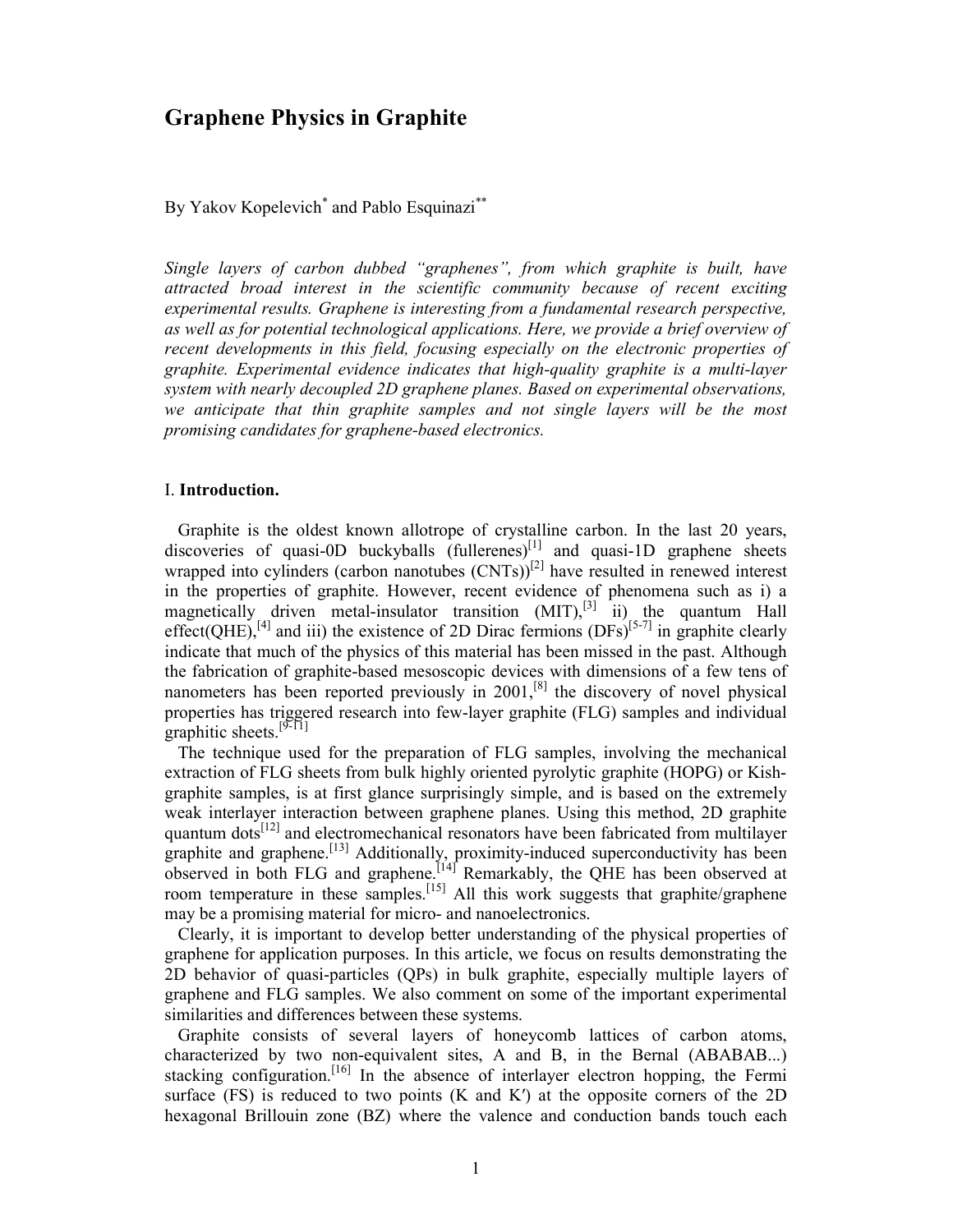other, leading to a linear dispersion relation  $E(p) = \pm v|p|$  (where E is the energy and p is the QP momentum) for p-electrons that move parallel to but not within the graphene layers. Hence, the carriers can be described as massless  $(2+1)D$  DFs,<sup>[17]</sup> thus providing a link to relativistic models for particles with an effective "light" velocity  $v \approx 10^6$  ms<sup>-1</sup>.

 One question that remains is that if the interlayer electron coupling in graphite is not zero, exactly how strong is it ? There is still no clear answer to this fundamental question, primarily because of a rather inelegant reason: no measurements have been performed on defect-free graphite samples.

According to the frequently used Slonczewski-Weiss-Mc-Clure (SWMC) model.<sup>[16]</sup> interlayer coupling dramatically modifies all properties of the electron gas in graphite, leading to a dispersion in the direction perpendicular to the  $(p_x, p_y)$  planes with cigarlike FS pockets elongated along the corner edge HKH of a 3D BZ. The SWMC model uses or estimates an overlap integral  $\gamma_1 \approx 390$  meV between the nearest layers. However, this value of  $\gamma_1$  is nearly two orders of magnitude larger than the value of ca. 5 meV reported previously in the literature by Haering and Wallace,<sup>[18]</sup> who have pointed out the 2D character of QPs in graphite. We would like to point out that the relationship between the interlayer binding energy per carbon atom and  $\gamma_1$  is model dependent and has still not been adequately resolved.

 One of the possible reasons for the uncertainty in experimentally determining the binding energy perpendicular to the graphene layers is the presence of lattice defects in graphite that can act essentially as short-circuits between the planes, thereby inducing a 3D character to the measured FS with a new QP density of states at the Fermi level. Defects also act as effective doping centers thus changing the QP density. Indirect evidence for this general behavior is provided by the spread of values for the out-ofplane/basal-plane resistivity ratio  $\rho_c/\rho_b$ , which reaches values greater than 10<sup>4</sup> at room temperature<sup>[4]</sup> for oriented graphite samples with mosaicity  $\leq 0.3^{\circ}$ , indicating the weak overlap of p-electron wave functions in the c-axis direction, but decreases to a value below 100 for samples such as Kish graphite with mosaicity  $>1^{\circ}$ , sometimes erroneously called "single crystals" in the literature. Perhaps the latest reported experimental value for the interlayer cohesive or binding energy per carbon atom in graphite is  $52 \pm 5$  meV, which has been measured for a low-quality, grade ZYB HOPG sample.<sup>[19]</sup>

### 2. 2D Electrical Behavior of Bulk Graphite: The QHE

 According to the SWMC model, coherent transport is expected for the interlayer magnetoresistance  $\rho_c(B,T)$  at low temperatures. Indeed, high-resolution angle-dependent measurements of  $\rho_c(\theta)$  reveal a maximum (the so-called "coherent resistivity peak") when the magnetic field is applied parallel to the graphene layers for less-ordered graphite samples with mosaicity  $>1^\circ$ .<sup>[20]</sup> In contrast, for well-ordered HOPG samples with mosaicity ≤0.4°, no maximum has been observed. This result suggests incoherent transport along the c-axis, and therefore the existence of a 2D FS in "ideal" graphite. Indeed, it is such highly ordered graphite samples that exhibit the QHE, which is characterized by plateau-like steps in the Hall resistance  $R_{xx}(B)$ , which is in clear contrast to the absence of plateaus in more disordered graphite samples.<sup>[4]</sup> Figure 1 shows examples of the Hall conductance  $(G_{xy} = 1/R_{xy})$  data<sup>[4]</sup> obtained for two HOPG bulk samples with contacts placed at the sample surface. Here, the reduced Hall conductance  $-G_{xx}/G_{0xy}$  is plotted as a function of the filling factor  $B_0/B$ , where  $G_{0xy}$ corresponds to the step between subsequent QHE plateaus and the normalization field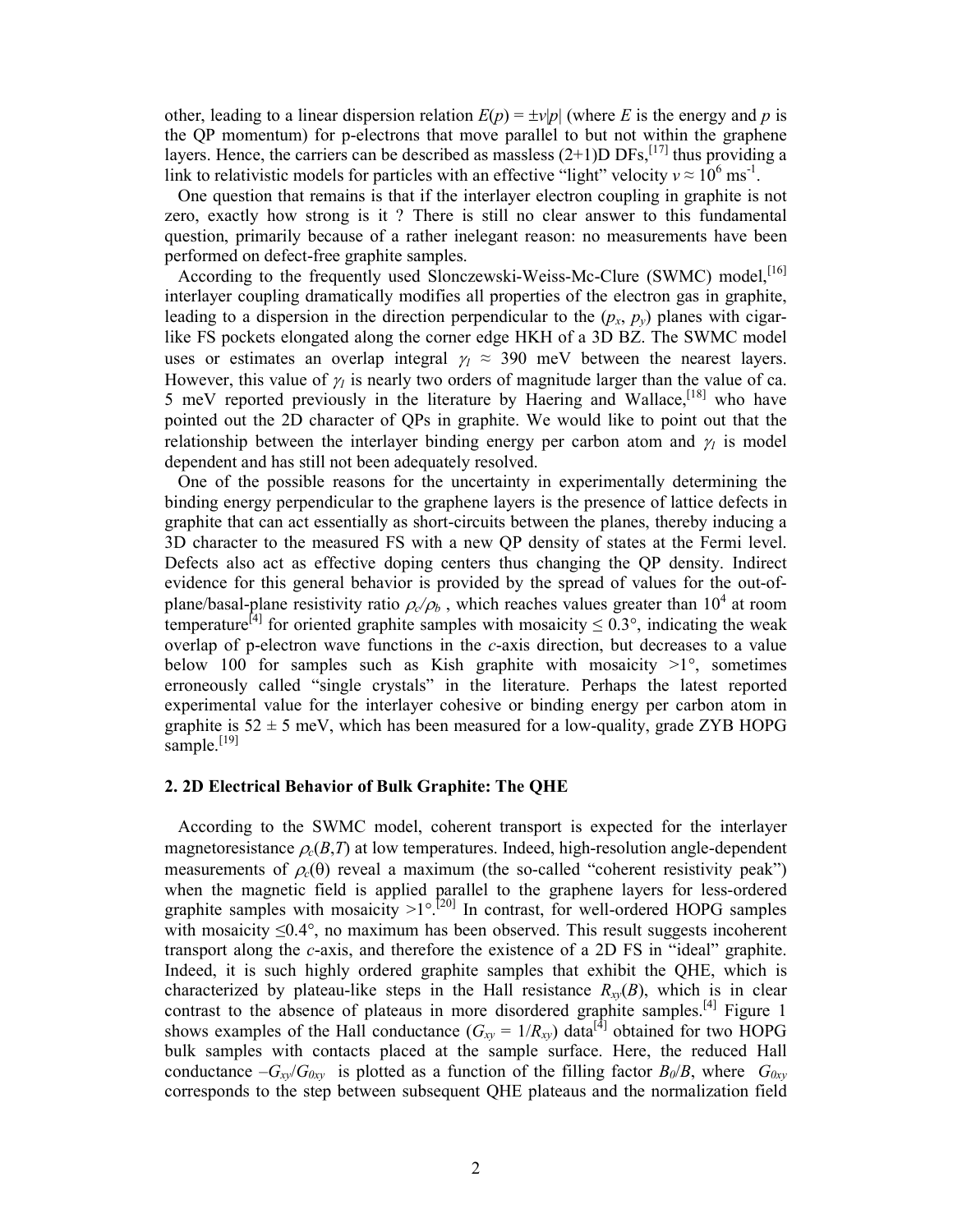$B_0 = 4.68$  T<sup>[5,21]</sup> corresponds to the Shubnikov-de Haas (SdH) oscillation frequency, which is proportional to the 2D QP density.

 A comparison of the data with the expected behavior for massive QPs as well as DFs indicates contributions from both in HOPG-UC, whereas for the more disordered HOPG-3 sample, massive QP contributions to the Hall resistance seem to be predominant.We have previously reported an algorithm to separate the contributions from Hall and longitudinal resistances in the experimental data.<sup>[21]</sup> We stress that plateau-like features have been observed in the Hall conductance of strongly anisotropic graphite samples, which lack the so-called "coherent resistivity peak" and hence a 3D FS.[20] In other words, these samples exhibit an out-of-plane/basal-plane resistivity ratio  $\rho_c/\rho_b > 10^4$  originating from the high degree of crystallite orientation along the hexagonal *c*-axis, as confirmed by X-ray rocking curve measurements. In contrast, in quasi-3D Kish graphite with  $\rho_c/\rho_b \sim 100$ , the mosaicity exceeds 1.4°, and no signatures for the Hall plateaus have been detected.<sup>[4]</sup>

 The behavior shown in Figure 1 provides clear experimental evidence for the occurrence of the QHE in graphite. However, by comparing these results with typical Hall resistivity data for 2D electron gas systems, we note that in HOPG the longitudinal resistivity  $\rho_{xx} \equiv \rho_b$  neither goes to zero nor shows clear minima accompanying the plateaus at the corresponding filling factors;<sup>[4]</sup> indeed, this value appears to exceed the Hall resistivity  $\rho_{xy}$ . Apparently, the inequality  $\rho_{xx} > \rho_{xy}$  holds in the QHE regime of HOPG, which can be attributed to the significant amount of structural disorder existing even in the best quality samples. We speculate that this disorder is also the origin of the anomalous linear field dependence and lack of saturation of  $\rho_{xx}(B)$  at high fields

and low temperatures.<sup>[4,22]</sup> It is important to point out that similar to  $\widehat{HOPG}$ , the QHE in Bechgaard salts,<sup>[23]</sup> as well as in more conventional 2D electron gas system like GaAs/AlGaAs,<sup>[24]</sup> has also been observed in the regime where  $\rho_{xx} > \rho_{xy}$ .

Since two kinds of massive QPs have been detected in graphite,<sup>[5,7]</sup> specifically massive conventional fermions with Berry's phase zero and "chiral" QPs with Berry's phase  $2\pi$ , additional analysis of the QHE data is needed (the term "chirality" implies that pseudospin (sublattice index) is associated with the momentum of the QP. The spinning of these "chiral" QPs in an applied magnetic field leads to the pseudospin rotation that introduces a phase shift in the QP wavefunction, i.e., Berry's phase). QPs with Berry's phase  $2\pi$  have been theoretically predicted<sup>[25]</sup> and observed experimentally $[26]$  for bilayer graphene samples, and are massive QPs with a touching twoparabola spectrum. Unlike conventional QPs that follow the energy relation  $E(p)$  =  $p^2/2m_e^*$ , the massive "chiral" QPs obey  $E(p) = \pm p^2/2m_e^*$ , where  $m_e^*$  is the effective electron mass. Their quantized energy levels in a magnetic field are given by two different relations:  $E_n = \hbar \omega_c (n + \frac{1}{2})$  and  $E_n = \pm \hbar \omega_c [n(n-1)]^{1/2}$ . [25] Here,  $\omega_c = eB/m_e^*$ , *n* is the Landau level (LL) number (=0, 1, 2,...), and  $\hbar$  is the Planck constant divided by  $2\pi$ . Upon plotting the reduced Hall conductance as a function of the filling factor (Fig. 1), staircase 1 for conventional fermions and staircase 2 for massive chiral QPs are expected. There is an unconventional doubly degeneracy at the lowest Landau levels (n  $= 0$ , 1) but for higher n the system recover the behavior for normal carriers.<sup>[21]</sup> Measurements at the lowest Landau levels are needed to distinguish between these two contributions. Since the contribution of massive electrons to the electronic properties of graphite depends on the defect concentration and the overall sample quality, it may be reasonable to believe that the massive QPs are not necessarily intrinsic but depend on the actual coupling between layers and the overall sample quality. Certainly, a clear answer to this question requires further experimental work.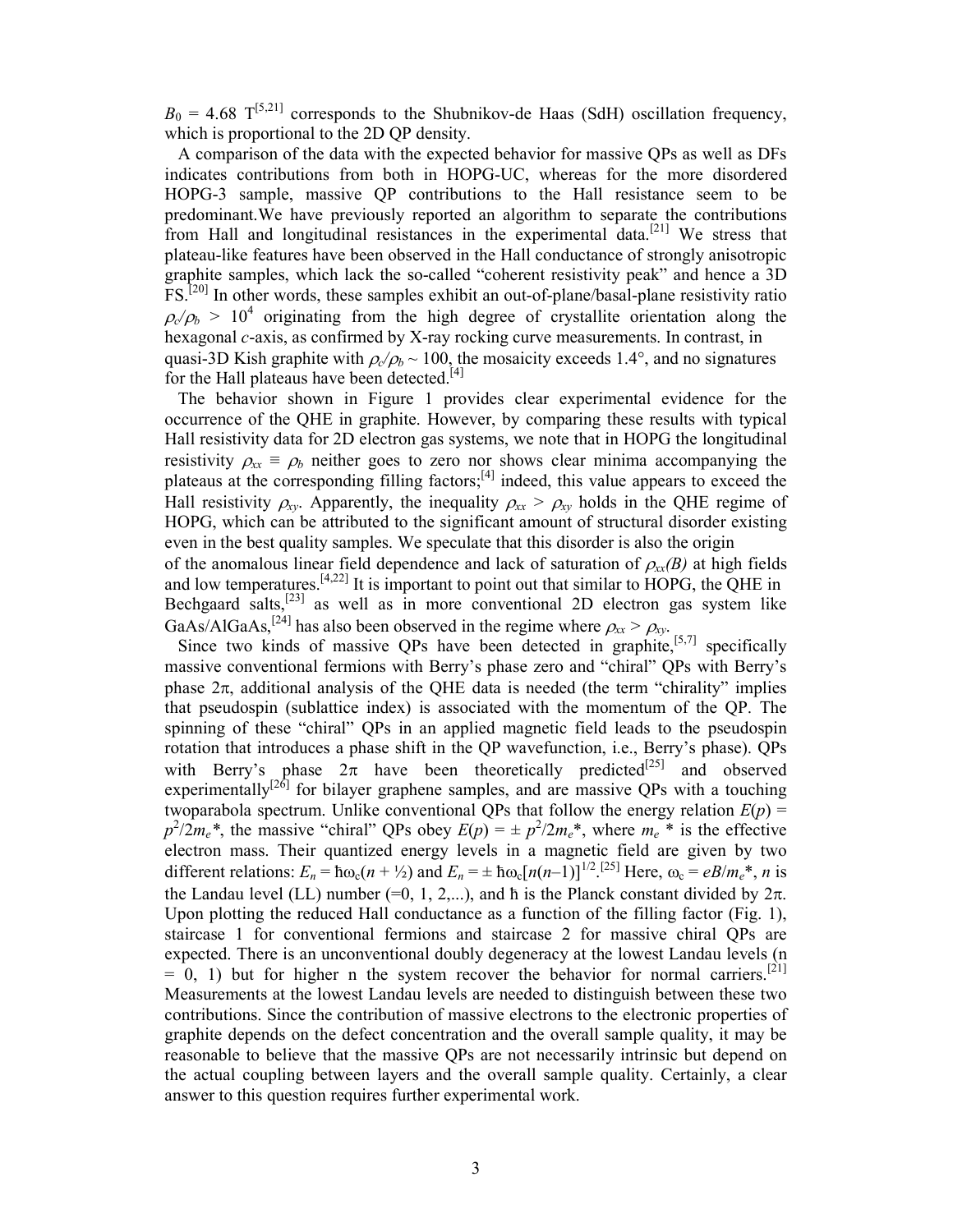A recent theoretical model of the 3D QHE in graphite,<sup>[27]</sup> based on the SWMC model, predicts the occurrence of only one plateau in the Hall conductivity  $\sigma_{xy}(B)$  for applied magnetic fields  $B > B_{OL}$ , where  $B_{OL} \sim 8$  T is the field that pulls all carriers into the lowest LL. However, as illustrated by Figure 1, various Hall plateaus are observed for B  $\leq B_{QL}$  in both the experimentally measured HOPG samples, providing further evidence for the 2D behavior of graphite. It is therefore reasonable to conclude that the SWMC model is not very well suited for describing the transport properties of high quality graphite.

 To emphasize the similarities between bulk HOPG and FLG, we have plotted in Figure 1 the Hall data reported for FLG at a bias voltage of 80  $V$ ;<sup>[9]</sup> these results agree nicely with the results obtained previously for HOPG.<sup>[4]</sup> Note that the normalization constant for FLG,<sup>[9]</sup>  $B_0 = 20$  T, is much larger than the corresponding value for highquality HOPG samples. This is because of the larger defect density, which effectively leads to doping of the graphene lattice. Owing to the method of fabrication, as well as the possible effects of surface doping, the FLG samples exhibit much higher carrier density in general at zero bias voltage as compared to HOPG samples; the FLG samples also show less clear plateaus in the Hall data.

 Other experimental evidence corroborating the 2D behavior of HOPG comes from scanning tunneling spectroscopy (STS) and microscopy (STM) experiments.<sup>[7,28,29]</sup> In particular, Li et al. have shown the presence of massive QPs in HOPG, which coexist with the DF. This result agrees nicely with the results obtained from quantum oscillations and QHE measurements.[4,5,21]

#### 3. Dirac Fermions in Graphite

 The scientific community has been especially focused on the behavior of DFs owing to their linear dispersion relation and expected relativistic-like behavior. The first unambiguous experimental evidence for DFs in bulk graphite has been obtained from quantum oscillation measurements.<sup>[5]</sup> Thus, the oscillating longitudinal conductivity (SdH effect) in a quasi-2D system is  $\sigma_{xx} \sim -\cos[2\pi(B_0/B - \gamma)]$  with a phase factor  $\gamma = \frac{1}{2}$ or  $\gamma = 0$  for normal massive and Dirac QP, respectively. The  $\gamma = 0$  phase value corresponds to the Berry's phase  $\pi$ , which has also been detected in SdH and QHE measurements performed on graphene.<sup>[10,11]</sup> Moreover, there is solid experimental data to evidence the existence of DFs in bulk graphite as well as FLG. Angle-resolved photoemission spectroscopy (ARPES) measurements show a linear  $E(p)$  spectrum in the vicinity of the BZ corner  $H$ <sup>[6]</sup> and STS experiments<sup>[7]</sup> further corroborate the occurrence of DFs in bulk graphite samples via direct measurements of the LL quantization spectrum  $E_n = \pm (2e\hbar v_F^2 |n|B)^{1/2}$ . Also, SdH<sup>[30]</sup> as well as IR transmission experiments<sup>[31]</sup> have revealed the existence of DFs in FLG samples.

## 4. Extrinsic Versus Intrinsic Differences Between Few-Layer-Thick and Bulk Graphite: Concluding Remarks

 The weak coupling between graphene layers in bulk graphite is responsible for its quasi-2D behavior. It is reasonable to believe that there should be an intrinsic difference between graphene and graphite because of the weak- but not zero-coupling between two or three layers,  $[32]$  which provide extra, specific contributions to the band structure at certain k-positions in the BZ and a mixture of massive and massless QPs. However, experimental results obtained from conductivity and particularly magnetization measurements provide evidence for the existence of both types of QPs in bulk graphite,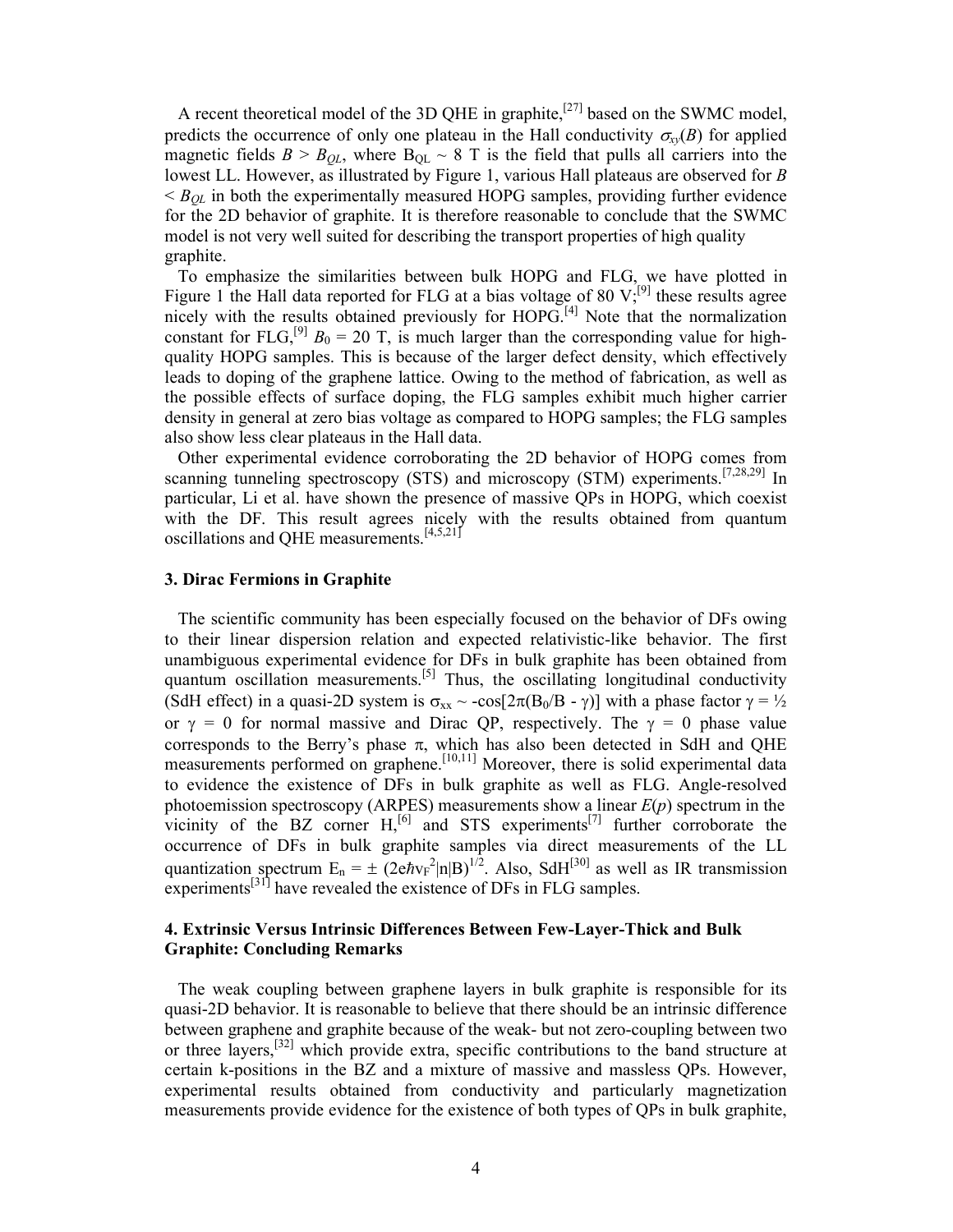and hence it appears unlikely that only two or three specific layers contribute to the measured signal(s). We believe that it is too premature to speculate on the contributions of two-, three-, or x-layers of bulk graphite on any transport property because of the unclear role of lattice defects, as well as the uncertain influence of the weak coupling between graphene layers. Systematic experimental work is necessary to clarify this point. In the absence of these results, the separation of intrinsic and non-intrinsic features of bulk graphite as well as FLG will remain elusive.

One consequence of the Dirac spectrum given by the energy  $E_n[K] \approx \pm$  $420\text{ln}^{1/2}(\text{B}[T])^{1/2}$  and valid for graphite/graphene is that quantum effects should be observable at room temperature, since  $\Delta E_n \approx 420$  K between n = 0 and n = ± 1 LL at an applied magnetic field  $B = 1$  T. Figure 2 shows the de Haas-van Alphen (dHvA) oscillations in the magnetization measured for a HOPG sample at different temperatures. Quantum oscillations at  $B \sim 1$  T are clearly observable at 300 K, which is in agreement with theoretical predictions, suggesting that graphite may be a suitable material for quantum devices working under normal conditions. In comparison, the QHE is observed at room temperature in graphene only at a field of  $\sim$  30 T,<sup>[15]</sup> and thus it seems clear that the quenched disorder in graphene essentially limits the practical use of this material.

If we define a metal as a material that effectively screens an applied electric field  $(E)$ , then graphite should not be considered a good metal since  $E$  applied normal to the graphene layers can penetrate tens of nanometers, which is very different from typical metals where the field is screened within the first atomic layers. Theoretical predictions,<sup>[33-35]</sup> as well as recently performed experiments on graphite samples that are ca. 50 nm thick,<sup>[36]</sup> provide support for this important, but hitherto unnoticed behavior. This implies that the non-negligible influence of a bias voltage will enhance the possible applications of low-defect-density multilayer graphene samples.

 The above discussion has focused primarily on the field dependence of the Hall signal, and we have clarified that in FLG as well as bulk high-quality graphite samples the Hall signals are basically consistent. One question that remains pertains to the field dependence of the longitudinal resistivity  $\rho_{xx}(B)$ . A comparison of the published data for graphite<sup>[3,4]</sup> and FLG/graphene samples<sup>[9-11]</sup> shows that in the latter samples, the magnetoresistance, defined as  $\rho_{xx}(B \sim 1 \text{ T})/\rho_{xx}(0)$ , is negligible in comparison with the ca. 1000% measured for bulk graphite at  $T \sim 10 \text{ K}$ .<sup>[4]</sup> Recent work<sup>[37]</sup> suggests that this reproducible experimental observation is related to the lateral size of the sample or the distance between the voltage contacts, indicating the extraordinary large coherence or Fermi wavelength and the mean free path of the QPs in graphite.

 Finally, it is worth exploring the possible use of multilayer graphene in spintronic devices. We speculate that multilayer graphene will have a large spin diffusion length, a property that can be used to transfer electron spins without losses between magnetic electrodes. In fact, recent studies on graphene samples with relatively low mobility indicate spin relaxation lengths in the micrometer range at room temperature.[38] Owing to the huge mobility obtained for high-quality graphite ( $\mu \sim 10^6$  cm<sup>2</sup>V<sup>-1</sup>s<sup>-1</sup>), we expect much longer spin relaxation lengths in multilayer graphene samples. On the other hand, graphite itself can be made ferromagnetic with a surprisingly high Curie temperature  $T_c$  $> 300$  K, as revealed by research performed over the last few years.<sup>[39]</sup> There is no doubt that defects are responsible for this phenomenon, although the details are still under investigation. The possibility of obtaining ferromagnetic multilayer graphene with a Curie temperature above room temperature exhibiting large magnetoresistance is certainly an aim worth striving for.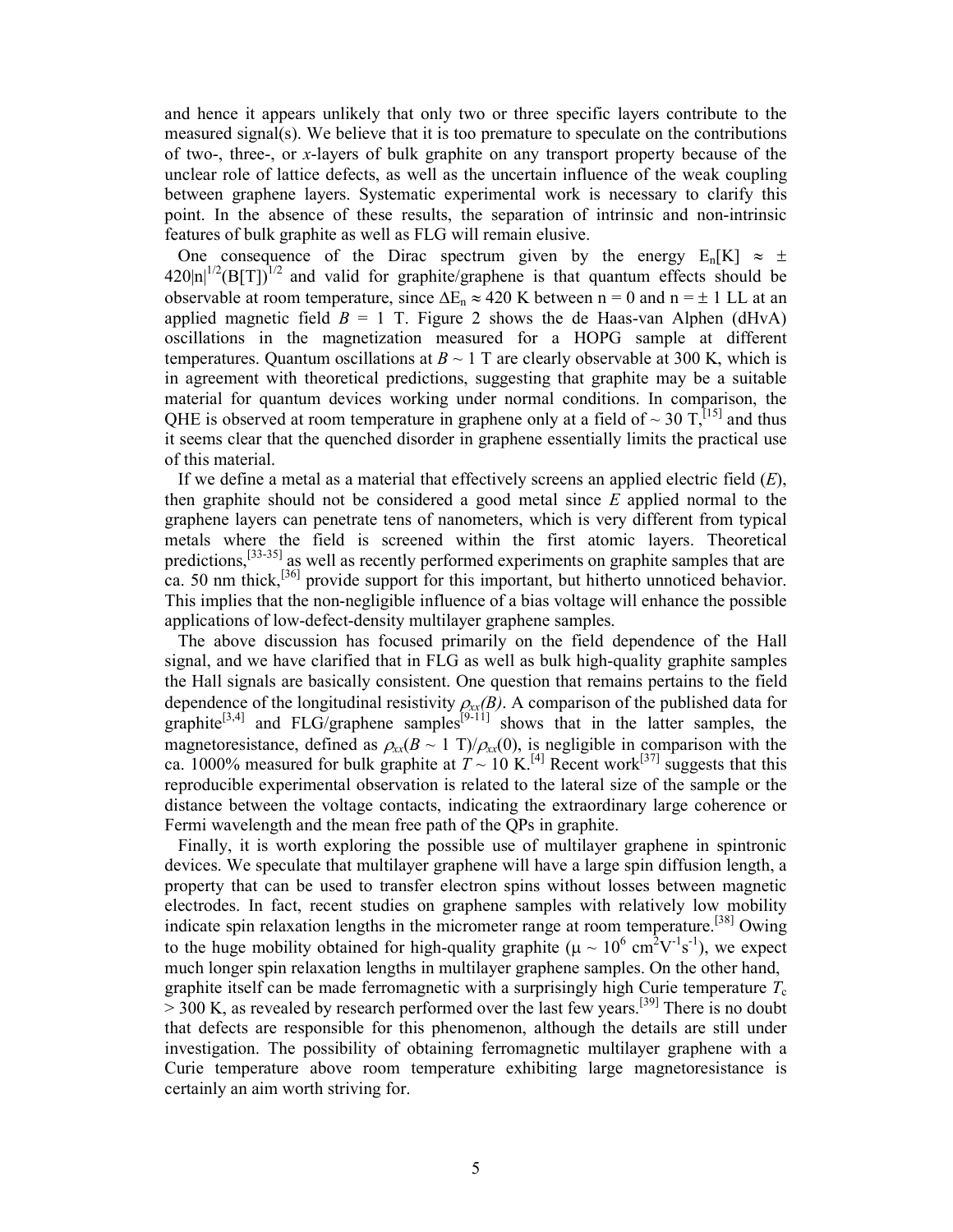We thank N. García and Igor Luk'yanchuk for enlightening discussions on the physics of graphite.

 This work was supported by FAPESP and CNPq in Brazil, the DFG in Germany, and the EU under "Ferrocarbon".

#### [\*] Y. Kopelevich

 Instituto de Física "Gleb Wataghin", Universidade Estadual de Campinas, Unicamp 13083-970, Campinas, São Paulo (Brazil); E-mail: kopel@ifi.unicamp.br

# [\*\*] P. Esquinazi

 Division of Superconductivity and Magnetism, Institute for Experimental Physics II University of Leipzig, Linnéstrasse 5, D-04103 Leipzig (Germany); E-mail: esquin@physik.uni-leipzig.de

#### References

- [1] H. W. Kroto, J. R. Heath, S. C. O'Brien, R. F. Curl, R. E. Smalley, Nature 1985, 318, 162.
- [2] S. Iijima, *Nature* **1991**, 354, 56.
- [3] a) Y. Kopelevich, V. Lemanov, S. Moehlecke, J. H. S. Torres, Phys. Solid State 1999, 41, 1959; b) H. Kempa, Y. Kopelevich, F. Mrowka, A. Setzer, J. H. S. Torres, R. Höhne, P. Esquinazi , Solid State Commun. 2000, 115, 539.
- [4] a) Y. Kopelevich, J. H. S. Torres, R. R. da Silva, F. Mrowka, H. Kempa, P. Esquinazi, Phys. Rev. Lett. 2003, 90, 156 402. b) R. Ocaña, P. Esquinazi, H. Kempa, J. H. S. Torres, Y. Kopelevich, Phys. Rev. B: Condens. Matter 2003, 68, 165 408; c) Y. Kopelevich, P. Esquinazi, J. H. S. Torres, R. R. da Silva, H. Kempa, in Advances in Solid State Physics (Ed: B. Kramer), Springer, Berlin 2003, p. 207.
- [5] I. A. Luk'yanchuk, Y. Kopelevich, *Phys. Rev. Lett.* **2004**, 93, 166 402.
- [6] S. Y. Zhou, G.-H. Gweon, J. Graf, A. V. Fedorov, C. D. Spataru, R. D. Diehl, Y. Kopelevich, D.-H. Lee, S. G. Louie, A. Lanzara, Nat. Phys. 2006, 2, 595.
- [7] G. Li, E. Y. Andrei, *Nat. Phys.* **2007**, 3, 623.
- [8] E. Dujardin, T. Thio, H. Lezec, T. W. Ebbesen, Appl. Phys. Lett. 2001, 79, 2474.
- [9] K. S. Novoselov, A. K. Geim, S. V. Morozov, S. V. Dubonos, Y. Zhang, D. Jiang, Science 2004, 306, 666.
- [10] K. S. Novoselov, A. K. Geim, S. V. Morozov, S. V. Dubonos, Y. Zhang, D. Jiang, Nature 2005, 438, 197.
- [11] Y. Zhang, Y.-W. Tan, H. Störmer, P. Kim, Nature 2005, 438, 201.
- [12] J. S. Bunch, Y. Yaish, M. Brink, K. Bolotin, P. L. McEuen, Nano Lett. 2005, 5, 287.
- [13] J. S. Bunch, A. M. van der Zande, S. S. Verbridge, I. W. Frank, D. M. Tanenbaum, J. M. Parpia, H. G. Craighead, P. L. McEuen, Science 2007, 315, 490.
- [14] H. B. Heersche, P. Jarillo-Herrero, J. B. Oostinga, L. M. K. Vandersypen,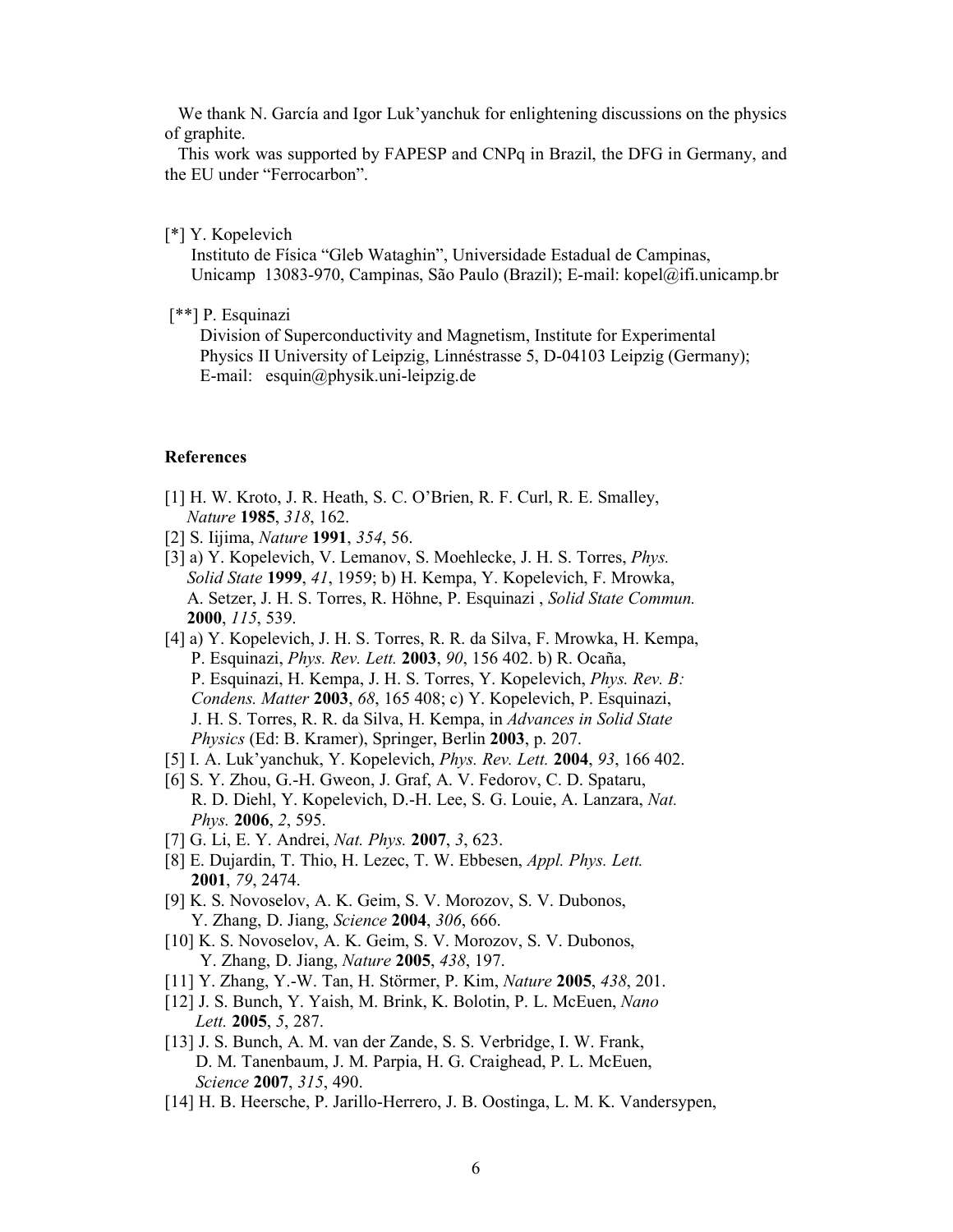A. F. Morpurgo, Nature 2007, 446, 56.

- [15] K. S. Novoselov, Z. Jiang, Y. Zhang, S. V. Morozov, H. L. Störmer, U. Zeitler, J. C. Maan, G. S. Boebinger, P. Kim, A. K. Geim, Science 2007, 315, 1379.
- [16] B. T. Kelly, *Physics of Graphite*, Applied Science, London 1981.
- [17] J. Gonzalez, F. Guinea, M. A. H. Vozmediano, *Phys. Rev. Lett.* 1996, 77, 3589.
- [18] R. R. Hearing, P. R. Wallace, *J. Phys. Chem. Solids* 1957, 3, 253.
- [19] R. Zacharia, H. Ulbricht, T. Hertel, Phys. Rev. B: Condens. Matter 2004, 69, 155 406.
- [20] H. Kempa, H. C. Semmelhack, P. Esquinazi, Y. Kopelevich, Solid State Commun. 2003, 125, 1.
- [21] I. A. Luk'yanchuk, Y. Kopelevich, *Phys. Rev. Lett.* **2006**, 97, 256 801.
- [22] H. Kempa, P. Esquinazi, Y. Kopelevich, Solid State Commun. 2006, 138, 118.
- [23] S. T. Hannahs, J. S. Brooks, W. Kang, L. Y. Chiang, P. M. Chaikin, Phys. Rev. Lett. 1989, 63, 1988.
- [24] J. P. Eisenstein, G. S. Boebinger, L. N. Pfeiffer, K. W. West, S. He, Phys. Rev. Lett. **1992**, 68, 1383.
- [25] E. McCann, V. I. Fal'ko, *Phys. Rev. Lett.* **2006**, 96, 086 805.
- [26] K. S. Novoselov, E. McCann, S. V. Morozov, V. I. Fal'ko, M. I. Katsnelson, U. Zeitler, D. Jiang, F. Schedin, A. K. Geim, Nat. Phys. 2006, 2, 177.
- [27] B. A. Bernevig, T. L. Hughes, S. Raghu, D. P. Arovas, Phys. Rev. Lett. 2007, 99, 146804.
- [28] T. Matsui, H. Kambara, Y. Niimi, K. Tagami, M. Tsukada, H. Fukuyama, Phys. Rev. Lett. 2005, 94, 226 403.
- [29] Y. Niimi, H. Kambara, T. Matsui, D. Yoshioka, H. Fukuyama, Phys. Rev. Lett. 2006, 97, 236 804.
- [30] C. Berger, Z. Song, X. Li, X. Wu, N. Brown, C. Naud, D. Mayou, T. Li, J. Hass, A. N. Marchenkov, E. H. Conrad, P. N. First, W. A. de Heer, Science 2006, 312, 1191.
- [31] M. L. Sadowski, G. Martinez, M. Potemski, C. Berger, W. A. de Heer, Phys. Rev. Lett. 2006, 97, 266 405.
- [32] F. Guinea, A. H. Castro Neto, N. M. R. Peres, Phys. Rev. B: Condens. Matter 2006, 73, 245 426.
- [33] P. B. Visscher, L. M. Falicov, *Phys. Rev. B: Condens. Matter* 1971, 3, 2541.
- [34] H. Hoinkes, Rev. Mod. Phys. **1980**, 52, 933.
- [35] N. García, W. E. Carlos, M. W. Cole, V. Celli, *Phys. Rev. B: Condens.* Matter 1980, 21, 1636.
- [36] Y. Zhang, J. P. Small, W. V. Pontius, P. Kim, Appl. Phys. Lett. 2005, 86, 073 104.
- [37] J. C. González, M. Muñoz, N. García, J. Barzola-Quiquia, D. Sppoddig, K. Schindler, P. Esquinazi, Phys. Rev. Lett. 2007, in press.
- [38] N. Tombros, C. Jozsa, M. Popinciuc, H. T. Jonkman, B. J. van Wees, Nature 2007, 48, 571.
- [39] Y. Kopelevich, P. Esquinazi, J. Low Temp. Phys. 2007, 146, 629 and references therein.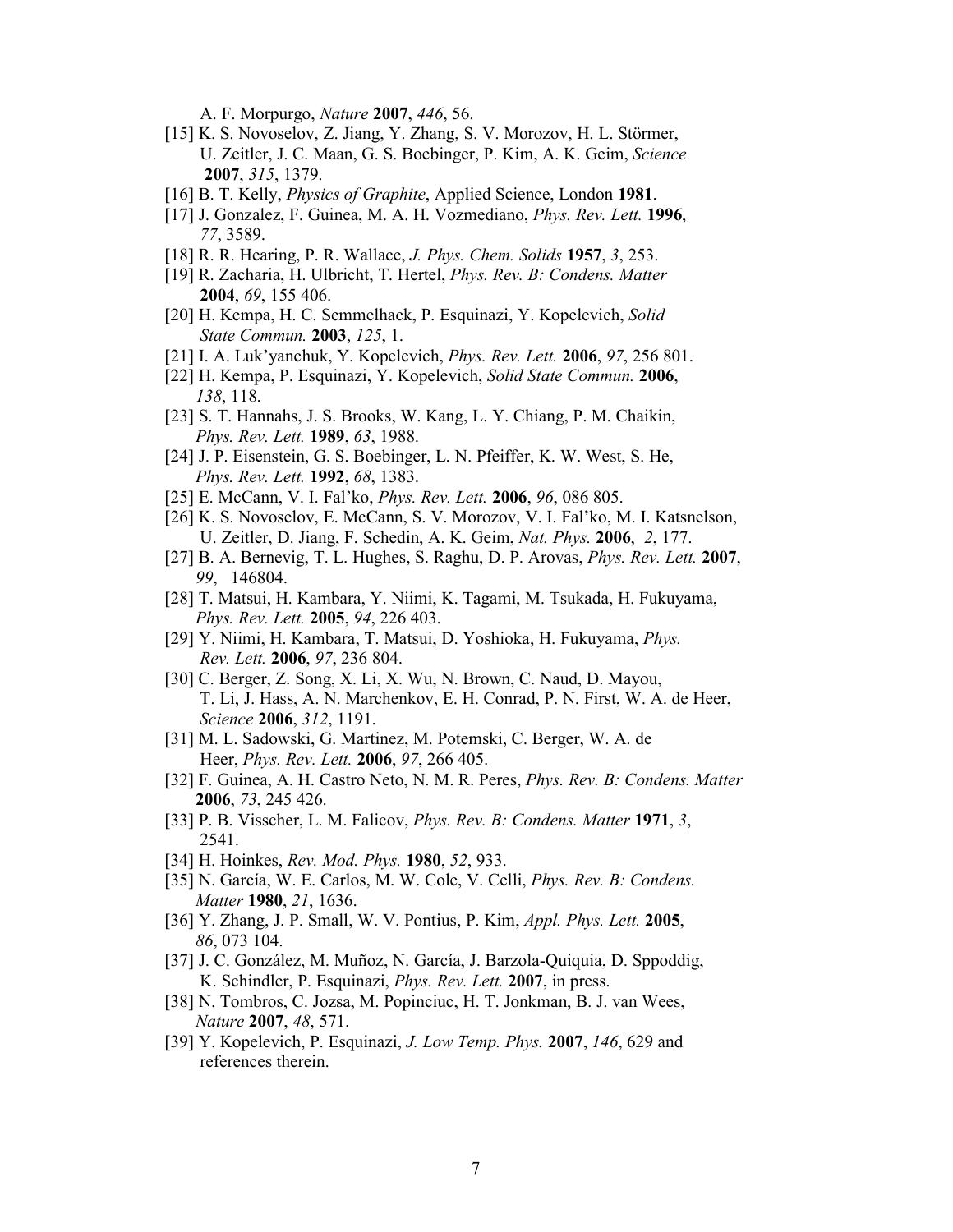

Figure 1. Normalized Hall conductance  $G_{xy} = 1/R_{xy}$  obtained for two HOPG samples (HOPG-3  $(\Box, \text{ left axis})$  [4] and HOPG-UC (continuous line, right axis)) plotted versus the inverse of the applied field. This quantity is written in terms of the filling factor  $B_0/B$  for normalization purposes. The normalization field  $B_0$  is obtained from the Shubnikov-de Haas oscillations in  $R_{xx}$ . For the HOPG samples,  $B_0 = 4.68$  T. The staircases 1 and 2 correspond to the quantization steps expected for massive QPs with a conventional spectrum and for a two-parabola spectrum of bilayer graphite, respectively. The steps drawn at larger filling factors are only a guide and correspond to the expected plateaus positions according to theoretical predictions [21,25]. The data for HOPG-3 and HOPG-UC samples demonstrate the contributions from massive as well as massless carriers in both samples but with different weights. The expected absolute values of the Hall conductance for DFs (red markers) agree with the observed steps in sample HOPG-UC. The data points (•) correspond to the normalized data obtained for FLG from Novoselov et al. at a bias voltage of 80 V [9]. The normalization field  $B_0 = 20$  T in this case, which corresponds to a larger electronic density as compared to the values for bulk HOPG samples. Similar to HOPG-3, massive QPs dominate the Hall signal in this two- or three-layer-thick sample.